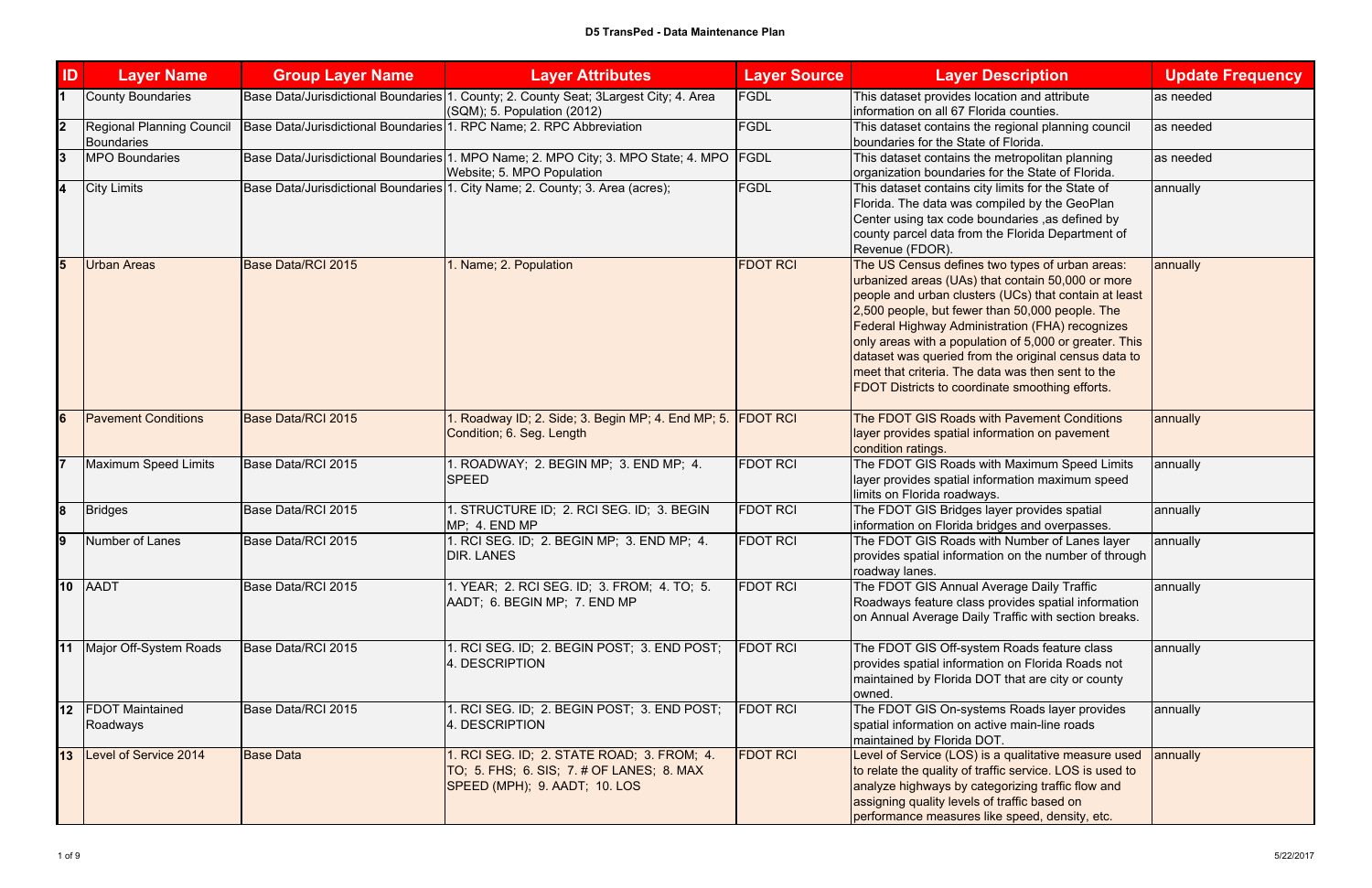| ID | <b>Layer Name</b>                                                 | <b>Group Layer Name</b>                                                                             | <b>Layer Attributes</b>                                                                                                                                                                                                                                                                                                    | <b>Layer Source</b>                                       | <b>Layer Description</b>                                                                                                                                                                                                                                                                                                                                                                                                                        | <b>Update Frequency</b> |
|----|-------------------------------------------------------------------|-----------------------------------------------------------------------------------------------------|----------------------------------------------------------------------------------------------------------------------------------------------------------------------------------------------------------------------------------------------------------------------------------------------------------------------------|-----------------------------------------------------------|-------------------------------------------------------------------------------------------------------------------------------------------------------------------------------------------------------------------------------------------------------------------------------------------------------------------------------------------------------------------------------------------------------------------------------------------------|-------------------------|
| 14 | Base Year (2010)<br>Population & Employment<br><b>Density</b>     | Land Use, Population,<br><b>Employment/Population &amp;</b><br><b>Employment Densities (CFRPM6)</b> | 1. TAZ; 2. COUNTY; 3. SF POP 2010; 4. MF POP CFRPM 6<br>2010; 5. TOTAL POP 2010; 6. HOTEL/MOTEL<br>POP 2010; 7. IND. EMP 2010; 8. COM. EMP<br>2010; 9. SERV. EMP 2010; 10. TOTAL EMP 2010;<br>11. SCHOOL ENROL 2010; 12. POP DENSITY<br>2010; 13. EMP DENSITY 2010; 14. POP+EMP<br>DENSITY 2010; 15. HOTEL/MOTEL DENSITY   |                                                           | Base Year (2010) Population & Employment Density<br>is a measurement of population plus employment per<br>unit area (acre). The socioeconomic data is from the<br>CFRPM 6.                                                                                                                                                                                                                                                                      | as needed               |
| 15 | Base Year (2040)<br>Population & Employment<br>Density            | Land Use, Population,<br>Employment/Population &<br>Employment Densities (CFRPM6)                   | 1. TAZ; 2. COUNTY; 3. SF POP 2040; 4. MF POP CFRPM 6<br>2040; 5. TOT POP 2040; 6. HOTEL/MOTEL POP<br>2040; 7. IND. EMP 2040; 8. COM. EMP 2040; 9.<br>SERV. EMP 2040; 10. TOT. EMP 2040; 11.<br>SCHOOL ENROL 2040; 12. POP DENSITY 2040;<br>13. EMP DENSITY 2040; 14. POP+EMP DENSITY<br>2040; 15. HOTEL/MOTEL DENSITY 2040 |                                                           | Future Year (2040) Population & Employment Density as needed<br>is a measurement of population plus employment per<br>unit area (acre). The socioeconomic data is from the<br>CFRPM 6.                                                                                                                                                                                                                                                          |                         |
| 16 | <b>Generalized Future Land</b><br>Use (2015)                      | Land Use, Population, Employment                                                                    | 1. LAND USE TYPE; 2. ACRES                                                                                                                                                                                                                                                                                                 | <b>ECFRPC</b>                                             | This dataset contains generalized future land use<br>derived from parcel-specific land use for Florida<br>Department of Transportation (FDOT) District 5. The<br>original land use classes from the parcel data have<br>been collapsed into 10 generalized classes.                                                                                                                                                                             | annually                |
| 17 | Population Density (Census Land Use, Population,<br>2010)         | Employment/Census Block Group<br>Data                                                               | 1. TOTAL POP; 2. POP DENSITY (SQM)                                                                                                                                                                                                                                                                                         | 2007-2011<br>American<br><b>Community Survey</b><br>(ACS) | This dataset contains 2010 Census Block Groups with annually<br>2007-2011 American Community Survey (ACS) data.<br>The spatial portion of this data was retrieved from<br>TIGER at the block group level. Population density<br>was calculated by dividing the total population per<br>block group by the total land area of the block group.<br>Density is categorized as low, medium or high density<br>based on thresholds developed in GIS. |                         |
| 18 | Zero-Vehicle Households<br>Percentage (Census 2010)               | Land Use, Population,<br>Employment/Census Block Group<br>Data                                      | . POP TOTAL; 2. POP% NO VEHICLE                                                                                                                                                                                                                                                                                            | 2007-2012<br>American<br>(ACS)                            | This dataset contains 2010 Block Groups with 2007-<br>2012 American Community Survey (ACS) data. The<br>Community Survey   spatial portion of this data was retrieved from TIGER<br>at the block group level. Population Percentage with<br>No Vehicle was calculated by dividing the total<br>number of population with no vehicle out of the total<br>population of the block group.                                                          | annually                |
| 19 | <b>Population Percentage</b><br>below Poverty Level (ACS<br>2012) | Land Use, Population,<br><b>Employment/Census Block Group</b><br><b>Data</b>                        | 1. POP TOTAL; 2. POP% BELOW POVERTY; 3.<br>% of Trips to Work by Bike, Walking, Transit                                                                                                                                                                                                                                    | 2007-2011<br>American<br><b>Community Survey</b><br>(ACS) | This dataset contains 2010 Block Groups with 2007-<br>2011 American Community Survey (ACS) data. The<br>spatial portion of this data was retrieved from TIGER<br>at the block group level. Population Percentage<br>Below Poverty was calculated by dividing the total<br>number of population at or below the poverty line out<br>of the total population of the block group.                                                                  | annually                |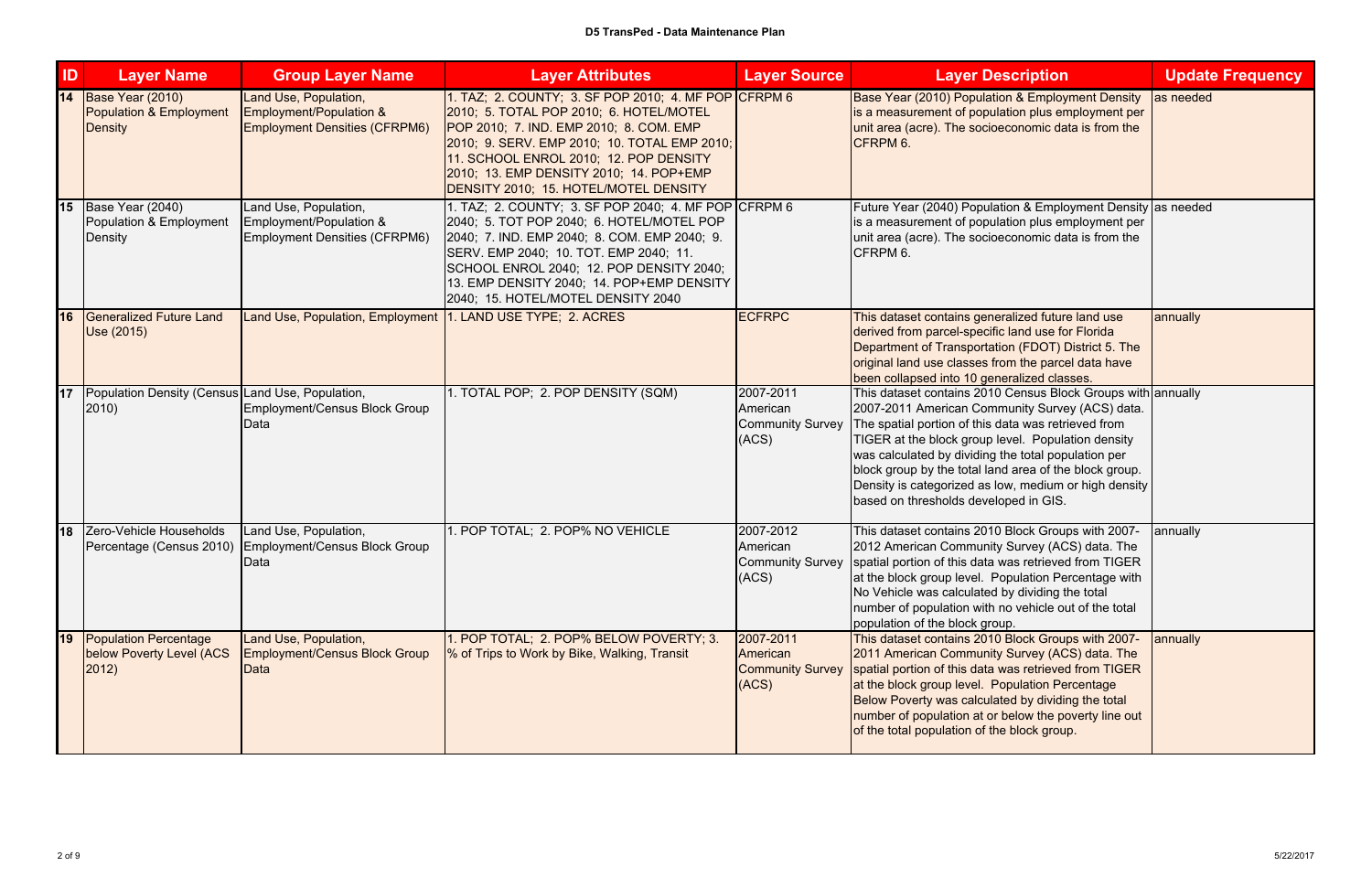| ID | <b>Layer Name</b>                                               | <b>Group Layer Name</b>                         | <b>Layer Attributes</b>                                                                                                                                                                                                     | <b>Layer Source</b>                                                                                                                                                   | <b>Layer Description</b>                                                                                                                                                                                                                                                                                                                                                                                                                                                                                                                                                                                            | <b>Update Frequency</b> |
|----|-----------------------------------------------------------------|-------------------------------------------------|-----------------------------------------------------------------------------------------------------------------------------------------------------------------------------------------------------------------------------|-----------------------------------------------------------------------------------------------------------------------------------------------------------------------|---------------------------------------------------------------------------------------------------------------------------------------------------------------------------------------------------------------------------------------------------------------------------------------------------------------------------------------------------------------------------------------------------------------------------------------------------------------------------------------------------------------------------------------------------------------------------------------------------------------------|-------------------------|
| 20 | <b>Composite Underserved</b><br><b>Population Concentration</b> | N/A                                             | 1. Total Population; 2. Below Poverty Pop. %; 3.<br>Minority Pop. %.; 4. Zero Car Household %; 5.<br>Old/Young Pop. %; 6. Limited English Language<br>Pop. %; 7. SCORE_TOTAL                                                | <b>US Census</b>                                                                                                                                                      | This dataset was created by by computing a<br>compositte score reflecting underserved population<br>concentration. The input data is block groups from the<br>US Census Amercian Community Survey and the 5<br>attributes contributing to the scoring are population<br>below poverty level, zero-car housholds, minority<br>population, underage children or older adults and<br>limited English language proficiency. The higher the<br>percentage in each catageroy the higher the score.<br>The highest possible score is 50 (10 max from each<br>catagory).                                                    | annually                |
| 21 | <b>NWI Wetlands</b>                                             | Environmental                                   | I. WETLAND CODE; 2. WETLAND TYPE; 3.<br>WETLAND SYSTEM; 4. CLASS; 5. CLASS<br>DESCRIPTION; 6. WATER                                                                                                                         | <b>USFWS</b>                                                                                                                                                          | This dataset represents the extent, approximate<br>location and type of wetlands and deep water<br>habitats.                                                                                                                                                                                                                                                                                                                                                                                                                                                                                                        | annually                |
| 22 | <b>FEMA Floodplains</b>                                         | Environmental                                   | 1. FLOOD ZONE;  2. ACRES;  3. FLOODPLAIN;  4. FEMA<br>RISK LEVEL; 5. DESCRIPTION; 6. COUNTY                                                                                                                                 |                                                                                                                                                                       | This dataset contains information about the flood<br>hazards within the study area. These zones are used<br>by the Federal Emergency Management Agency<br>(FEMA) to designate the Special Flood Hazard Area<br>(SFHA) and for insurance rating purposes. These<br>data are the flood hazard areas that are or will be<br>depicted on the Flood Insurance Rate Map (FIRM).                                                                                                                                                                                                                                           | annually                |
| 23 | AWP FY 2017-21 (July<br>$ 2016\rangle$                          | Adopted 5-Year Work Program                     | 1. WP ITEM; 2. WP ITM SEG.; 3. WP<br>ITEM+SEG.; 4. COUNTY; 5. DESCRIPTION; 6.<br>BEGIN MP; 7. END MP; 8. LENGTH (MI); 9.<br>PROJECT TYPE; 10. CATEGORY; 11. PHASE;<br>12. PHASE DESCRIPTION; 13. FISCAL YEAR;<br>14. AMOUNT | FDOT - Office of<br>Work Program and<br><b>Budget</b>                                                                                                                 | This dataset contains the 5-Year FDOT Work<br>Program roadways. This data was created based on<br>linear referencing, using the five-year work program<br>spreadsheet in conjunction with RCI Basemap Roads                                                                                                                                                                                                                                                                                                                                                                                                         | annually                |
| 24 | <b>Interregional Transit</b><br>Service                         | <b>Transit Systems</b>                          | . SERVICE; 2. WEBSITE                                                                                                                                                                                                       | Reed Coach,<br>MegaBus, La<br>Cubana, Jet Set<br>Line, All Tours,<br><b>GMG Transport,</b><br><b>HBCU Shuttle,</b><br><b>Greyhound, Florida</b><br><b>Express Bus</b> | The interregional transit service routes and stops<br>where digitzed based on the maps and schedules<br>provided on their respective websites.                                                                                                                                                                                                                                                                                                                                                                                                                                                                      | annually                |
| 25 | <b>Bus Routes by Route</b>                                      | <b>Transit Systems/Local Transit</b><br>Service | SYSROUTE; 2. ROUTE; 3. TRANSYSTEM; 4.<br><b>SCHEDULE</b>                                                                                                                                                                    | LYNX, Votran,<br>SunTran. WHAT                                                                                                                                        | This network of bus transit routes is comprised of the<br>SCAT, LakeXpress, existing routes of all bus transit agencies in Central<br>Florida. These agencies include LYNX in Orange,<br>Osceola and Seminole Counties, Votran in Volusia<br>County, Space Coast Area Transit (SCAT) in Brevard<br>County, LakeXpress in Lake County, SunTran in<br>Marion County, and Winter Haven Area Transit<br>(W.H.A.T) & Citrus Connection in Polk County. The<br>individual transit routes were assembled into one<br>network containing route, system, and schedule<br>information. This layer is categorized by Route ID. | annually                |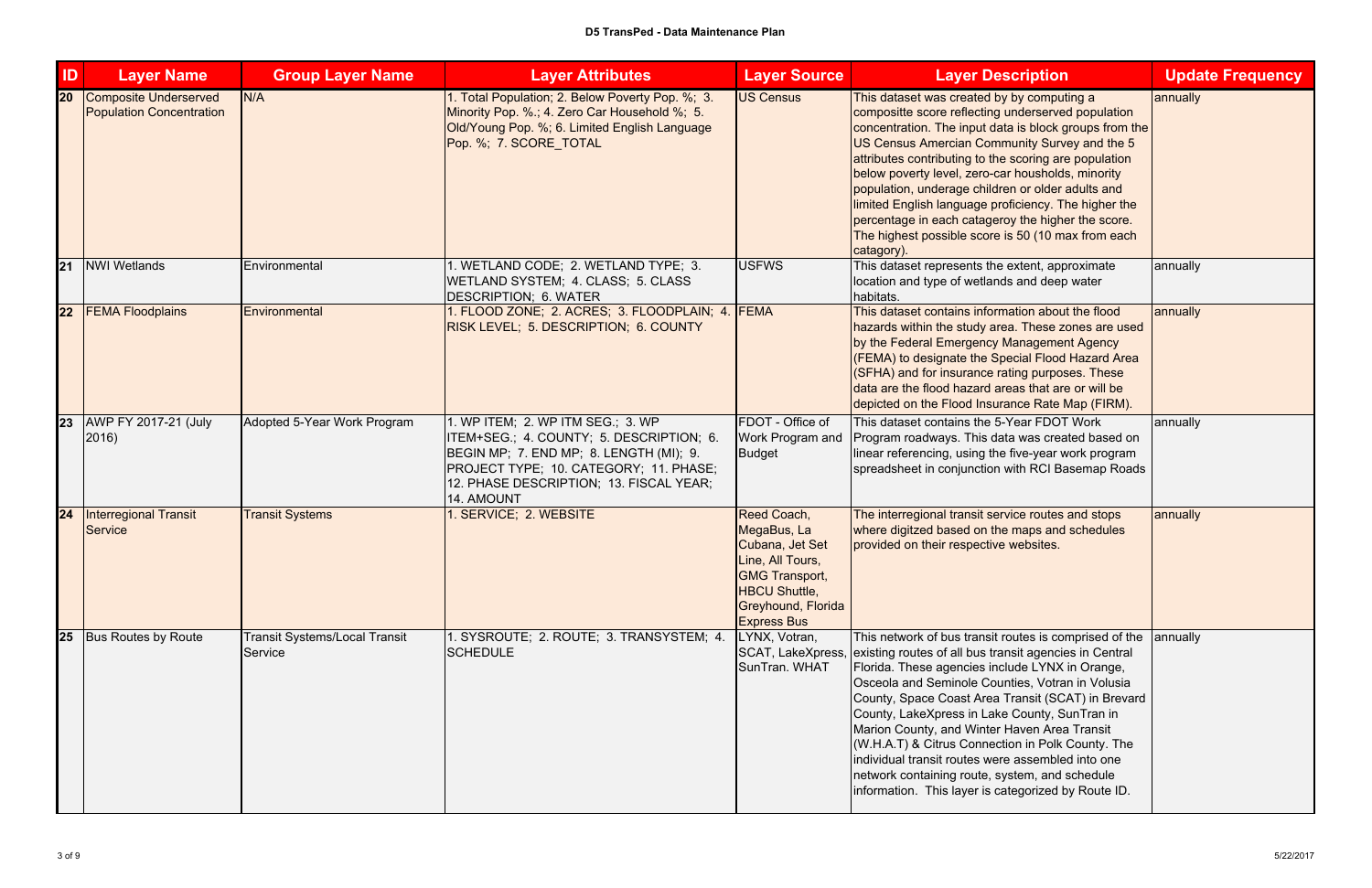| ID | <b>Layer Name</b>                      | <b>Group Layer Name</b>                                | <b>Layer Attributes</b>                                     | <b>Layer Source</b>            | <b>Layer Description</b>                                                                                                                                                                                                                                                                                                                                                                                                                                                                                                                                                                                                            | <b>Update Frequency</b>                                 |
|----|----------------------------------------|--------------------------------------------------------|-------------------------------------------------------------|--------------------------------|-------------------------------------------------------------------------------------------------------------------------------------------------------------------------------------------------------------------------------------------------------------------------------------------------------------------------------------------------------------------------------------------------------------------------------------------------------------------------------------------------------------------------------------------------------------------------------------------------------------------------------------|---------------------------------------------------------|
| 26 | <b>Bus Routes by System</b>            | <b>Transit Systems/Local Transit</b><br>Service        | 1. SYSROUTE; 2. ROUTE; 3. TRANSYSTEM; 4.<br><b>SCHEDULE</b> | LYNX, Votran,<br>SunTran. WHAT | This network of bus transit routes is comprised of the<br>SCAT, LakeXpress, existing routes of all bus transit agencies in Central<br>Florida. These agencies include LYNX in Orange,<br>Osceola and Seminole County, Votran in Volusia<br>Counties, Space Coast Area Transit (SCAT) in<br>Brevard County, LakeXpress in Lake County,<br>SunTran in Marion County, and Winter Haven Area<br>Transit (W.H.A.T) & Citrus Connection in Polk<br>County. The individual transit routes were assembled<br>into one network containing route, system, and<br>schedule information. This layer is categorized by<br><b>Transit System.</b> | annually                                                |
| 27 | <b>Bus Stops</b>                       | <b>Transit Systems/Local Transit</b><br><b>Service</b> | . Stop #; 2. Transit System;                                | LYNX, Votran,<br>SunTran.      | This bus stop inventory provides the spatial location<br>SCAT, LakeXpress, for bus stops from the following transit agencies:<br>LYNX in Orange, Osceola and Seminole County,<br>Space Coast Area Transit (SCAT) in Brevard County,<br>LakeXpress in Lake County, SunTran in Marion<br>County, and Citrus Connection in Polk County. Votran<br>in Volusia County and Winter Haven Area Transit<br>(W.H.A.T) in Polk County do not maintain bus stop<br>information in GIS format and therefore are not part of<br>this inventory                                                                                                    | annually - see TransPort<br>Maintenance Plan for detail |
| 28 | <b>Transit Centers (Existing)</b>      | <b>Transit Systems</b>                                 | . Name; 2. City; 3. Stop Type                               | <b>FDOT D5</b>                 | This file has been created for the Transportation<br>Development Plan (TDP) for fiscal years 2008-2017<br>and updated for TDP 2010-2019. The file is based on<br>the Comprehensive Operations Analysis study (COA)<br>performed in 2008 and the information for current<br><b>LYNX Super Stops and Transfer Centers.</b>                                                                                                                                                                                                                                                                                                            | annually - see TransPort<br>Maintenance Plan for detail |
| 29 | Park & Ride Lots                       | <b>Transit Systems</b>                                 | . Lot Name                                                  | <b>FDOT D5</b>                 | This layer shows the name and location of Park &<br>Ride lots in the FDOT District 5 region.                                                                                                                                                                                                                                                                                                                                                                                                                                                                                                                                        | annually                                                |
|    | 30 SunRail - Phase 3                   | <b>Transit Systems/SunRail/</b>                        | PHASE; 2. LENGTH (MI); 3. WebLink                           | <b>FDOT D5</b>                 | This dataset contains the alignment of the SunRail<br>Phase 3 Airport connector rail line.                                                                                                                                                                                                                                                                                                                                                                                                                                                                                                                                          | as needed                                               |
| 31 | SunRail Stations - Phase 3             | <b>Fransit Systems/SunRail/</b>                        | PHASE; 2. Name; 3. WebLink                                  | <b>FDOT D5</b>                 | This dataset contains the location of the SunRail<br>Phase 3 Airport connector station.                                                                                                                                                                                                                                                                                                                                                                                                                                                                                                                                             | as needed                                               |
|    | 32   SunRail - Phase 2 South           | <b>Transit Systems/SunRail/</b>                        | PHASE; 2. LENGTH (MI); 3. WebLink                           | FDOT D5                        | This dataset contains the alignment of the SunRail<br>Phase 2 South rail line.                                                                                                                                                                                                                                                                                                                                                                                                                                                                                                                                                      | as needed                                               |
| 33 | SunRail Stations - Phase 2<br>South    | Transit Systems/SunRail/                               | PHASE; 2. Name; 3. WebLink                                  | FDOT D5                        | This dataset contains the locations of the SunRail<br>Phase 2 South stations.                                                                                                                                                                                                                                                                                                                                                                                                                                                                                                                                                       | as needed                                               |
| 34 | SunRail - Phase 2 North                | <b>Transit Systems/SunRail/</b>                        | PHASE; 2. LENGTH (MI); 3. WebLink                           | <b>FDOT D5</b>                 | This dataset contains the alignment of the SunRail<br>Phase 2 North rail line.                                                                                                                                                                                                                                                                                                                                                                                                                                                                                                                                                      | as needed                                               |
|    | 35 SunRail Stations - Phase 2<br>North | <b>Transit Systems/SunRail/</b>                        | PHASE; 2. Name; 3. WebLink                                  | FDOT D5                        | This dataset contains the locations of the SunRail<br>Phase 2 North stations.                                                                                                                                                                                                                                                                                                                                                                                                                                                                                                                                                       | as needed                                               |
|    | 36   SunRail - Phase 1                 | <b>Transit Systems/SunRail/</b>                        | PHASE; 2. LENGTH (MI); 3. WebLink                           | FDOT D5                        | This dataset contains the alignment of the SunRail<br>Phase 1 rail line.                                                                                                                                                                                                                                                                                                                                                                                                                                                                                                                                                            | as needed                                               |
| 37 | SunRail Stations - Phase 1             | <b>Transit Systems/SunRail/</b>                        | PHASE; 2. Name; 3. WebLink                                  | <b>FDOT D5</b>                 | This dataset contains the locations of the SunRail<br>Phase 1 stations.                                                                                                                                                                                                                                                                                                                                                                                                                                                                                                                                                             | as needed                                               |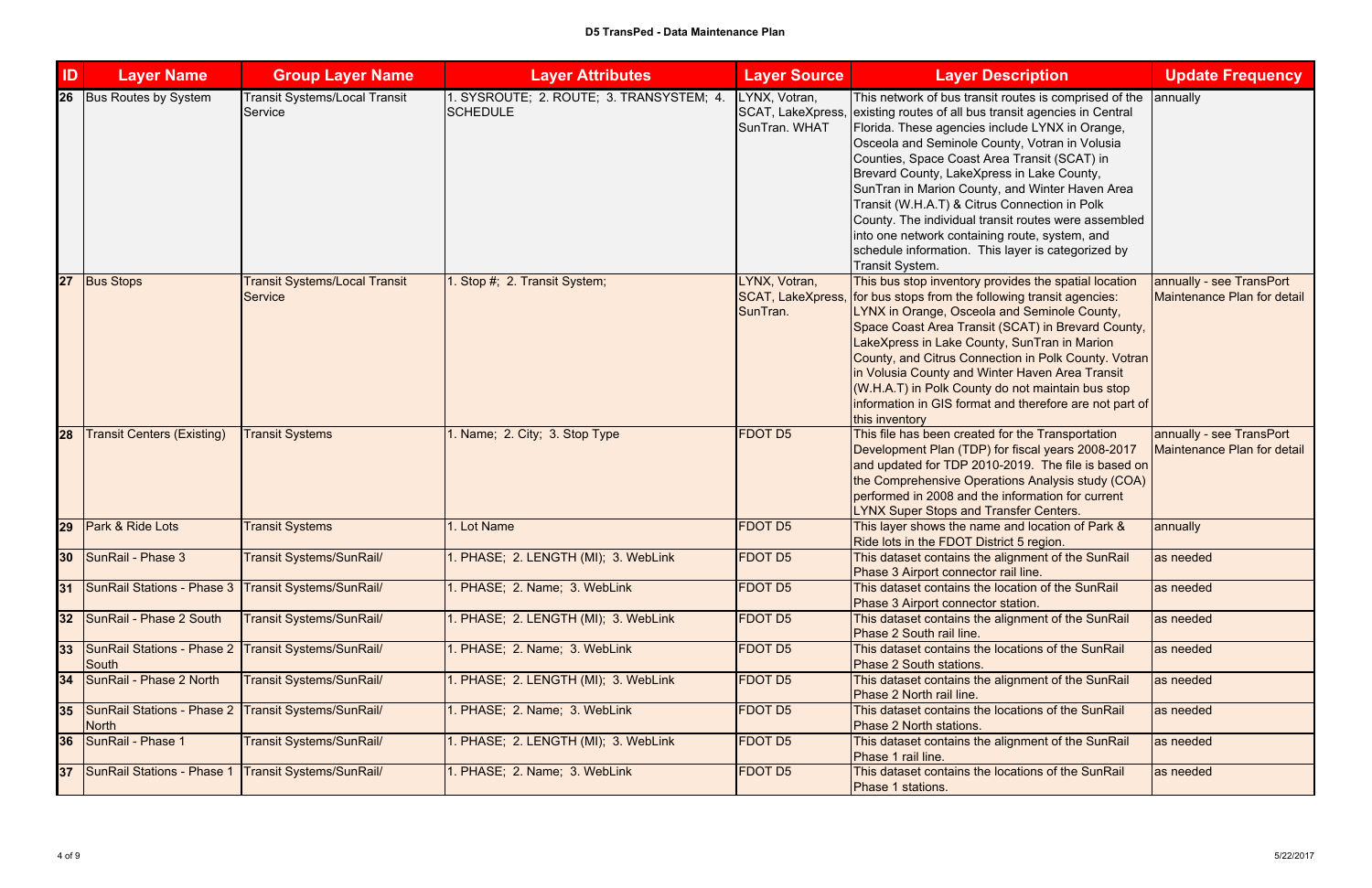| ID | <b>Layer Name</b>                               | <b>Group Layer Name</b>                   | <b>Layer Attributes</b>                                                                                                                                                                      | <b>Layer Source</b>                                | <b>Layer Description</b>                                                                                                                                                                                                                                                                                                                                                                                                                                                                                                                               | <b>Update Frequency</b> |
|----|-------------------------------------------------|-------------------------------------------|----------------------------------------------------------------------------------------------------------------------------------------------------------------------------------------------|----------------------------------------------------|--------------------------------------------------------------------------------------------------------------------------------------------------------------------------------------------------------------------------------------------------------------------------------------------------------------------------------------------------------------------------------------------------------------------------------------------------------------------------------------------------------------------------------------------------------|-------------------------|
| 38 | <b>Land Trail Opportunities</b><br>(April 2014) | System                                    | Trails/Florida Greenways and Trails  1. SEG. ID; 2. SEG. NAME; 3. SUMBIT BY; 4.<br>SUBMIT DATE; 5. OGT STATUS; 6. OGT<br><b>COMMENT</b>                                                      | <b>FDEP</b>                                        | This dataset contains land-based trail opportunities<br>for the State of Florida.                                                                                                                                                                                                                                                                                                                                                                                                                                                                      | annually                |
| 39 | Land Trail Priority (April<br>2014)             | System                                    | Trails/Florida Greenways and Trails 1. SEG. NAME; 2. STATUS; 3. LENGTH (MI); 4.<br>OGT REGION; 5. FDOT DIST; 6. COUNTY; 7.<br>PAVED; 8. C2C; 9. CSL; 10. ECG; 11. FCN; 12.<br>HOFL; 13. NEFL | <b>FDEP</b>                                        | This dataset contains land-based trail opportunities<br>for the State of Florida symbolized by priority ranking<br>in the State.                                                                                                                                                                                                                                                                                                                                                                                                                       | annually                |
| 40 | <b>Existing Recreational Trails Trails</b>      |                                           | 1. NAME; 2. SURFACE; 3. TYPE; 4. LENGTH (<br>MI)                                                                                                                                             | FDEP                                               | This layer includes existing recreational trails located<br>in the State of Florida. An existing recreational trail is<br>defined as a paved or unpaved trail for hiking, biking,<br>equestrian, multiple use, paddling, or motorized use<br>(ATV, OHM, ROV) that is open to the public. This<br>does not include in-road bike lanes or sidewalks.<br>This layer is compiled from local, state, and federal<br>agencies and organizations, which upload trails data<br>to the Florida Trails Network Website<br>(http://www.FloridaTrailsNetwork.com). | annually                |
| 41 | Coast-to-Coast Connector                        | <b>Trails</b>                             | 1. SEGMENT; 2. STATUS; 3. COUNTY; 4.<br>LENGTH (MI)                                                                                                                                          | US Department of<br>Agriculture, Forest<br>Service | This layer includes the existing sections of the Florida annually<br>National Scenic Trail located in the State of Florida.<br>The Florida National Scenic Trail is one of 11<br>designated National Scenic Trails maintained for<br>recreational purposes. When complete, the trail will<br>stretch 1,300 miles from Big Cypress National<br>Preserve to Gulf Islands National Seashore. This<br>layer displays only sections of trail that are actively<br>maintained and where public access is allowed                                             |                         |
| 42 | Avg. Daily Bike Trips by<br>Roadway Segment     | Strava Bicycling and Running Data<br>2016 | COUNTY; 2. START DATE; 3. END DATE; 4.<br>YEAR; 5. ROLLUP; 6. MODE; 7. AVG. DAILY<br><b>TRIPS</b>                                                                                            | Strava                                             | This dataset represents data provided by Strava<br>smartphone app users who are biking in the State of<br>Florida. The data is aggregated to roadway street<br>segments by the vendor from data provided by<br>smartphone users who agree to share their data<br>through the app. Data are sampled to NAVSTREETS,<br>2015 Quarter 1 street segment data as provided by<br>HERE, Inc. These datasets specifically represent data<br>summarized for calendar years from 2012 through<br>2015.                                                            | annually                |
| 43 | Avg. Daily Run Trips by<br>Roadway Segment      | Strava Bicycling and Running Data<br>2016 | COUNTY; 2. START DATE; 3. END DATE; 4.<br>YEAR; 5. ROLLUP; 6. MODE; 7. AVG. DAILY<br><b>TRIPS</b>                                                                                            | Strava                                             | This dataset represents data provided by Strava<br>smartphone app users who are walking and running<br>in the State of Florida. The data is aggregated to<br>roadway street segments by the vendor from data<br>provided by smartphone users who agree to share<br>their data through the app. Data are sampled to<br>NAVSTREETS, 2015 Quarter 1 street segment data<br>as provided by HERE, Inc. These datasets specifically<br>represent data summarized for calendar years from<br>2012 through 2015.                                               | annually                |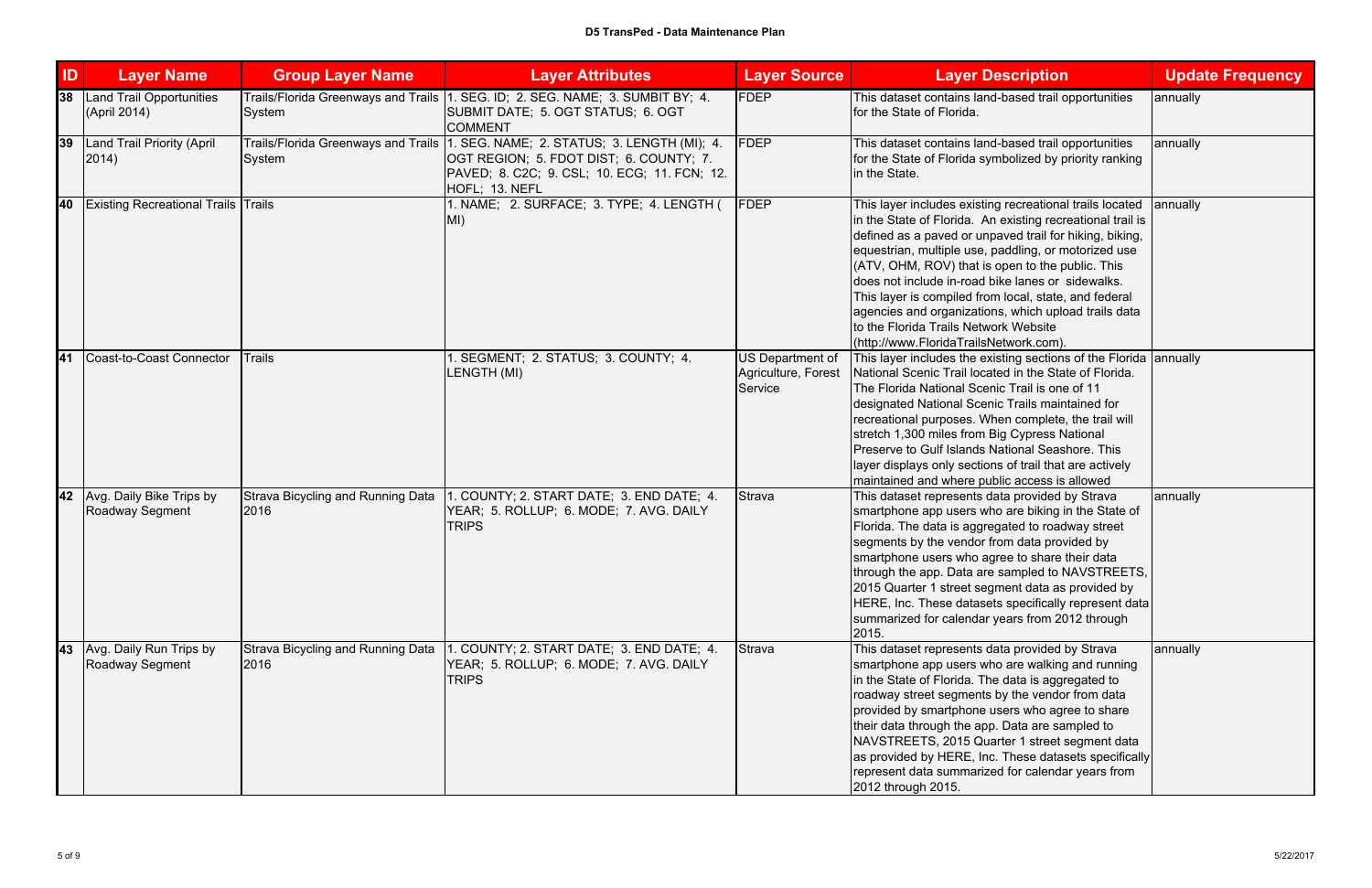| ID | <b>Layer Name</b>        | <b>Group Layer Name</b>                | <b>Layer Attributes</b>                                                                                                                                                                              | <b>Layer Source</b> | <b>Layer Description</b>                                                                                                                                                                                                                                                                                                                                                                                                                                                                                                                                                                                                                                                                                                                                                                                                                                                                                                                                                                                                                                                                                                                                                                                                                                                                             | <b>Update Frequency</b> |
|----|--------------------------|----------------------------------------|------------------------------------------------------------------------------------------------------------------------------------------------------------------------------------------------------|---------------------|------------------------------------------------------------------------------------------------------------------------------------------------------------------------------------------------------------------------------------------------------------------------------------------------------------------------------------------------------------------------------------------------------------------------------------------------------------------------------------------------------------------------------------------------------------------------------------------------------------------------------------------------------------------------------------------------------------------------------------------------------------------------------------------------------------------------------------------------------------------------------------------------------------------------------------------------------------------------------------------------------------------------------------------------------------------------------------------------------------------------------------------------------------------------------------------------------------------------------------------------------------------------------------------------------|-------------------------|
| 44 | <b>Existing Bike LOS</b> | Bike/Ped Level of Service (LOS)        | . RCI SEG. ID; 2. BEGIN MP; 3. END MP; 4.<br>AADT; 5. TRUCK %; 6. DIR. LANE COUNT; 7.<br>MAX POSTED SPEED (MPH); 8. PAVEMENT<br>CONDITION; 9. LOS SCORE; 10. LOS                                     | <b>HDR</b>          | The statistically-calibrated mathematical equation<br>entitled the Bicycle Level of Service (Bicycle LOS) 1<br>Model (Version 3.0) is used for the evaluation of<br>bicycling conditions. This model is one of the most<br>accurate methods of evaluating the bicycling<br>conditions of shared roadway environments. It uses<br>the same measurable traffic and roadway factors that<br>transportation planners and engineers use for other<br>travel modes. With statistical precision, the Model<br>clearly reflects the effect on bicycling suitability or<br>"compatibility" due to factors such as roadway width,<br>bike lane widths and striping combinations, traffic<br>volume, pavement surface conditions, motor vehicles<br>speed and type, and on-street parking. The Bicycle<br>Level of Service Model is based on the research<br>documented in Transportation Research Record 1578<br>published by the Transportation Research Board of<br>the National Academy of Sciences. It was developed<br>with a background of over 100,000 miles of evaluated<br>urban, suburban, and rural roads and streets across<br>North America. Many urbanized area-planning<br>agencies and state highway departments are using<br>this established method of evaluating their roadway<br>networks. | as needed               |
| 45 | <b>Existing Ped LOS</b>  | <b>Bike/Ped Level of Service (LOS)</b> | I. RCI SEG. ID; BEGIN MP; 3. END MP; 4.<br>AADT; 5. DIR. LANE COUNT; 6. MAX POSTED<br>SPEED (MPH); 7. SDWLK WIDTH (FT); 8.<br>SDWLK OFFSET WIDTH (FT); 9. SDWLK ROAD<br>SIDE; 10. LOS SCORE; 11. LOS | <b>HDR</b>          | The Pedestrian Level of Service (Pedestrian LOS)<br>Model Version 3.0 was used for the evaluation of<br>walking conditions. This model is the most accurate<br>method of evaluating the walking conditions within<br>shared roadway environments. It uses the same<br>measurable traffic and roadway factors that<br>transportation planners and engineer's use for other<br>travel modes. With statistical precision, the Model<br>clearly reflects the effect on walking suitability or<br>"compatibility" due to factors such as roadway width,<br>presence of sidewalks and intervening buffers,<br>barriers within those buffers, traffic volume, motor<br>vehicles speed, and on-street parking.                                                                                                                                                                                                                                                                                                                                                                                                                                                                                                                                                                                               | as needed               |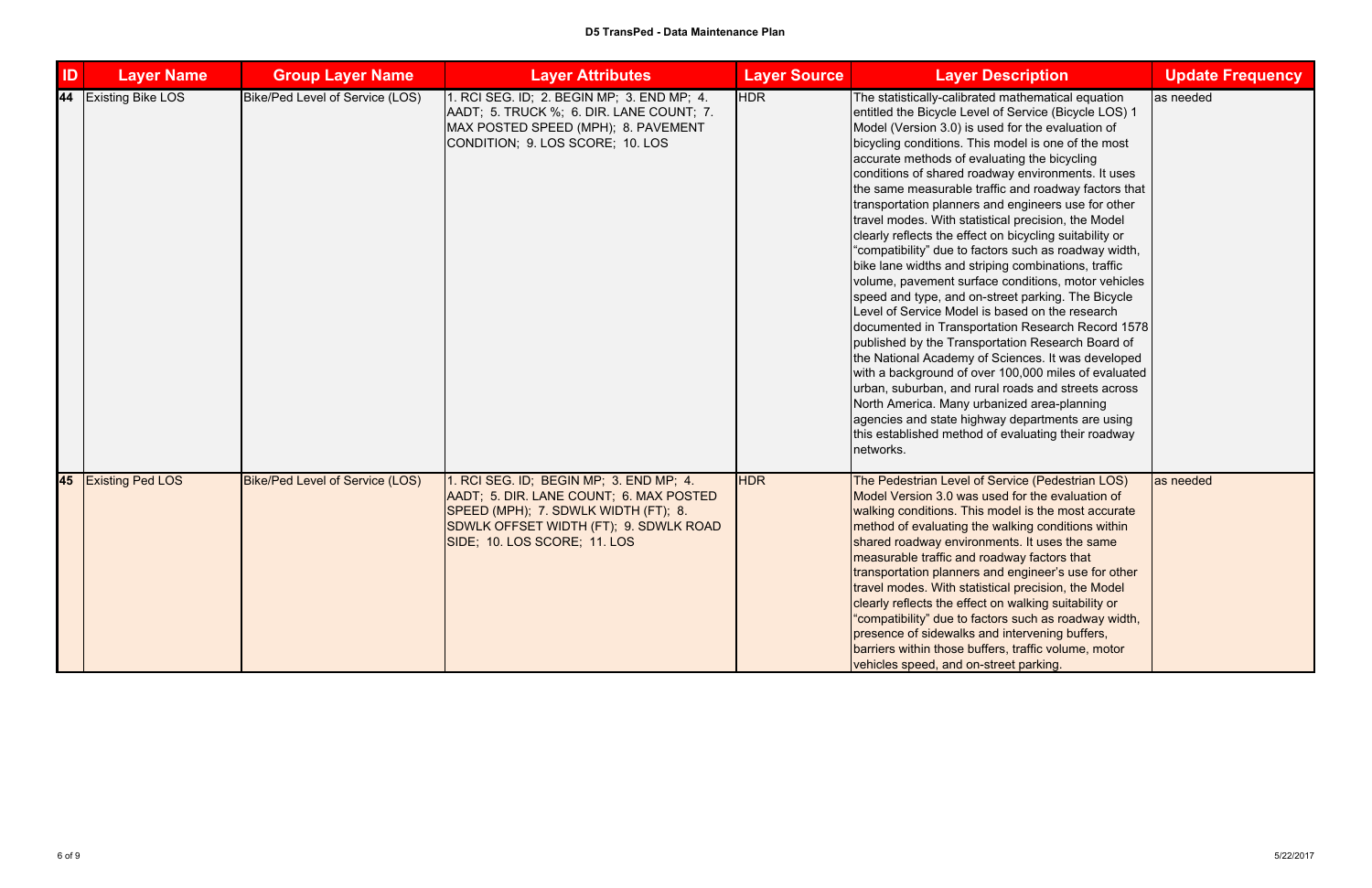| ID | <b>Layer Name</b>                 | <b>Group Layer Name</b>      | <b>Layer Attributes</b>                                                                                                                            | <b>Layer Source</b>            | <b>Layer Description</b>                                                                                                                                                                                                                                                                                                                                                                                                                                                                                                                                                                                                                                                                                                                                                                                                                                                                                                | <b>Update Frequency</b> |
|----|-----------------------------------|------------------------------|----------------------------------------------------------------------------------------------------------------------------------------------------|--------------------------------|-------------------------------------------------------------------------------------------------------------------------------------------------------------------------------------------------------------------------------------------------------------------------------------------------------------------------------------------------------------------------------------------------------------------------------------------------------------------------------------------------------------------------------------------------------------------------------------------------------------------------------------------------------------------------------------------------------------------------------------------------------------------------------------------------------------------------------------------------------------------------------------------------------------------------|-------------------------|
| 46 | Bike/Ped Demand 2040              |                              | Existing & Future Bike/Ped Demand 1. RCI SEG. ID; 2. DESCRIPTION; 3. BEGIN<br>POST; 4. END POST; 5. DEMAND SCORE 2040                              | <b>HDR</b>                     | The demand analysis is based on a variation of the<br>Latent Demand Score (LDS) method. The LDS<br>method estimates the latent or potential demand for<br>bicycle travel (i.e., the level of travel that would occur<br>If a bicycle facility existed on a road segment) by<br>analyzing the proximity and trip generation potential of<br>activity centers to determine the potential demand for<br>the facility (as explained in FHWA-RD-98-166). The<br>potential for trip activity was evaluated based on the<br>characteristics within the surrounding area at the<br>traffic analysis zone (TAZ) level of each segment for<br>three trip attraction/generation variables: 1)<br>Population, 2) Employment, and 3) School enrollment.<br>The TAZs and socioeconomic data for the trip<br>attraction/generation variables were derived from<br>CFRPM6. The 2040 socioeconomic data represent<br>the future demand.  | as needed               |
| 47 | Bike/Ped Demand 2010              |                              | Existing & Future Bike/Ped Demand 1. RCI SEG. ID; 2. DESCRIPTION; 3. BEGIN<br>POST; 4. END POST; 5. LIMITED ACCESS; 6.<br><b>DEMAND SCORE 2010</b> | <b>HDR</b>                     | The demand analysis is based on a variation of the<br>Latent Demand Score (LDS) method. The LDS<br>method estimates the latent or potential demand for<br>bicycle travel (i.e., the level of travel that would occur<br>if a bicycle facility existed on a road segment) by<br>analyzing the proximity and trip generation potential of<br>activity centers to determine the potential demand for<br>the facility (as explained in FHWA-RD-98-166). The<br>potential for trip activity was evaluated based on the<br>characteristics within the surrounding area at the<br>traffic analysis zone (TAZ) level of each segment for<br>three trip attraction/generation variables: 1)<br>Population, 2) Employment, and 3) School enrollment.<br>The TAZs and socioeconomic data for the trip<br>attraction/generation variables were derived from<br>CFRPM6. The 2010 socioeconomic data represent<br>the current demand. | as needed               |
| 48 | US Bicycle Route (USBR)<br>System | N/A                          | 1. ROUTE; 2. ROUTE NUM; 3. STATUS; 4.<br>ROAD NAME; 5. COMMENTS; 6. COUNTY; 7.<br><b>DISTRICT</b>                                                  | <b>FDOT</b>                    | Roadways that have been designated part of the<br>United States Bicycle Route (USBR) system within<br>the state of Florida                                                                                                                                                                                                                                                                                                                                                                                                                                                                                                                                                                                                                                                                                                                                                                                              | annually                |
| 49 | <b>Shared Paths</b>               | Bike Facilities (RCI)        | . RCI SEG. ID; 2. ROAD SIDE; 3. BEGIN MP; 4.<br>END MP; 5. DESCRIPTION                                                                             | <b>FDOT TRANSTAT</b><br>Office | The FDOT GIS Shared Path feature class provides<br>spatial information on shared path roadways in<br>Florida.                                                                                                                                                                                                                                                                                                                                                                                                                                                                                                                                                                                                                                                                                                                                                                                                           | annually                |
| 50 | <b>Bike Slots</b>                 | <b>Bike Facilities (RCI)</b> | ROADWAY; 2. ROADSIDE; 3. BEGIN MP; 4.<br>END MP; 5. DESCRIPTION                                                                                    | <b>FDOT TRANSTAT</b><br>Office | The FDOT GIS Bike Slots feature class provides<br>spatial information on bike slot roadways in Florida.                                                                                                                                                                                                                                                                                                                                                                                                                                                                                                                                                                                                                                                                                                                                                                                                                 | annually                |
| 51 | <b>Bike Lanes</b>                 | <b>Bike Facilities (RCI)</b> | . ROADWAY; 2. ROADSIDE; 3. BEGIN MP; 4.<br>END MP; 5. DESCRIPTION                                                                                  | FDOT TRANSTAT<br>Office        | The FDOT GIS Bike Lanes feature class provides<br>spatial information on sike lane roadways in Florida.                                                                                                                                                                                                                                                                                                                                                                                                                                                                                                                                                                                                                                                                                                                                                                                                                 | annually                |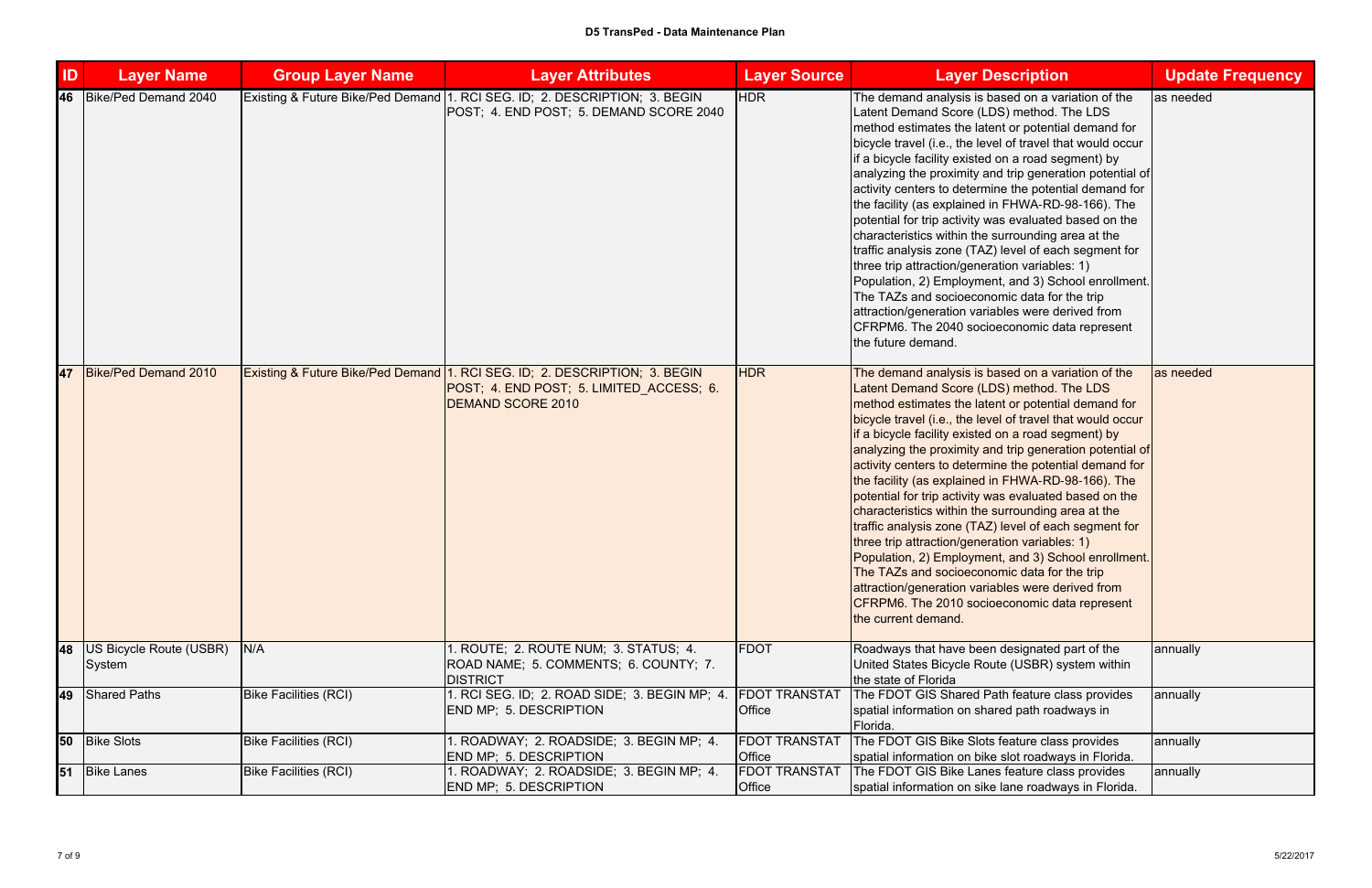| ID | <b>Layer Name</b>                                    | <b>Group Layer Name</b>     | <b>Layer Attributes</b>                                                                                                                                                                                                                                                                                                                                                                                                                                                                                                                                                                                                                | <b>Layer Source</b>                | <b>Layer Description</b>                                                                                                                                                                                                                                                     | <b>Update Frequency</b> |
|----|------------------------------------------------------|-----------------------------|----------------------------------------------------------------------------------------------------------------------------------------------------------------------------------------------------------------------------------------------------------------------------------------------------------------------------------------------------------------------------------------------------------------------------------------------------------------------------------------------------------------------------------------------------------------------------------------------------------------------------------------|------------------------------------|------------------------------------------------------------------------------------------------------------------------------------------------------------------------------------------------------------------------------------------------------------------------------|-------------------------|
| 52 | <b>Sidewalks Facilities</b>                          | Ped Facilities & Gaps (D5)  | RCI SEG. ID; 2. STATE ROAD; 3. ROAD SIDE;<br>4. RCI BEGIN MP; 5. RCI END MP; 6. SDWLK<br>BEGIN MP; 7. SDWLK END MP; 8. SDWLK<br>LENGTH (MI); 9. COUNTY                                                                                                                                                                                                                                                                                                                                                                                                                                                                                 | FDOT D5                            | This dataset contains information and locations of all<br>sidewalk facilities on state roads within FDOT District                                                                                                                                                            | as needed               |
| 53 | Sidewalks Gaps                                       | Ped Facilities & Gaps (D5)  | GAP ID; 2. GAP ID COUNTY; 3. GAP TYPE; 4. FDOT D5<br>COUNTY; 5. RCI SEG. ID; 6. STATE ROAD #; 7.<br>RCI BEGIN MP; 8. RCI END MP; 9. SDWLK<br>BEGIN MP; 10. SDWLK END MP; 11. LENGTH                                                                                                                                                                                                                                                                                                                                                                                                                                                    |                                    | This dataset contains information and locations of all<br>sidewalk gaps on state roads within FDOT District 5.                                                                                                                                                               | as needed               |
| 54 | <b>JUICE Stations - Orlando</b><br><b>Bike Share</b> | N/A                         | Station; 2. Address                                                                                                                                                                                                                                                                                                                                                                                                                                                                                                                                                                                                                    | <b>Juice Bike Share</b>            | This dataset reflects the bike share pick up / dropp off $ $ as needed<br>locations. They were digitized based on the location<br>information information provided on the JUICE<br>website.                                                                                  |                         |
|    | 55 Bike Crashes 2011-15                              | <b>Bike/Ped Crashes</b>     | SMV Report No; 2. Agency Report No; 3.<br>Reporting Agency; 4. Form Type; 5. Crash Date; 6.<br>Crash Time; 7. City; 8. County; 9. Crash Street; 10.<br>Intersecting Street; 11. Offset Distance; 12. Offset<br>Direction; 13. Crash Type; 14. Vehicles; 15. Non<br>Motorists; 16. Fatalities; 17. Injuries; 18. Alcohol<br>Related; 19. Distraction Related; 20. Drug Related;<br>21. Estimated Damages; 22. Weather Condition; 23.<br>Light Condition; 24. Street Number; 25. Crash Type<br>Detailed; 26. Crash Type Direction; 27. Crash<br>Severity; 28. Within City Limits; 29. First Harmful<br>Event; 30. Road Surface Condition | <b>FDOT State Safety</b><br>Office | This dataset contains locations & attributes for Long-<br>Form-reported crashes within the State of Florida.<br>This dataset has been filtered to display bicycle<br>related crashes only.                                                                                   | annually                |
| 56 | Ped Crashes 2011-15                                  | <b>Bike/Ped Crashes</b>     | SMV Report No; 2. Agency Report No; 3.<br>Reporting Agency; 4. Form Type; 5. Crash Date; 6.<br>Crash Time; 7. City; 8. County; 9. Crash Street; 10.<br>Intersecting Street; 11. Offset Distance; 12. Offset<br>Direction; 13. Crash Type; 14. Vehicles; 15. Non<br>Motorists; 16. Fatalities; 17. Injuries; 18. Alcohol<br>Related; 19. Distraction Related; 20. Drug Related;<br>21. Estimated Damages; 22. Weather Condition; 23.<br>Light Condition; 24. Street Number; 25. Crash Type<br>Detailed; 26. Crash Type Direction; 27. Crash<br>Severity; 28. Within City Limits; 29. First Harmful<br>Event; 30. Road Surface Condition | <b>FDOT State Safety</b><br>Office | This dataset contains locations & attributes for Long-<br>Form-reported crashes within the State of Florida.<br>This dataset has been filtered to display pedestrian<br>related crashes only.                                                                                | annually                |
|    | 57 Bicycle Counts                                    | Pedestrian / Bicycle Counts | . Attachment ID; 2. Mode; 3. Direction; 4. Street; 5.<br>Cross Street; 6. County; 7. Month; 8. Day; 9. Year;<br>10. Period; 11. Count Total                                                                                                                                                                                                                                                                                                                                                                                                                                                                                            | FDOT D5                            | This dataset contains bicycle counts within District 5.<br>The Counts were extracted from intersection reports<br>and digitized into GIS. The Count diagram was also<br>extracted and attached to the record within the<br>feature class in an attachment table.             | annually                |
| 58 | <b>Pedestrian Counts</b>                             | Pedestrian / Bicycle Counts | Attachment ID; 2. Mode; 3. Direction; 4. Street; 5.<br>Cross Street; 6. County; 7. Month; 8. Day; 9. Year;<br>10. Period; 11. Count Total                                                                                                                                                                                                                                                                                                                                                                                                                                                                                              | FDOT D5                            | This dataset contains pedestrian counts within District annually<br>5. The Counts were extracted from intersection<br>reports and digitized into GIS. The Count diagram<br>was also extracted and attached to the record within<br>the feature class in an attachment table. |                         |